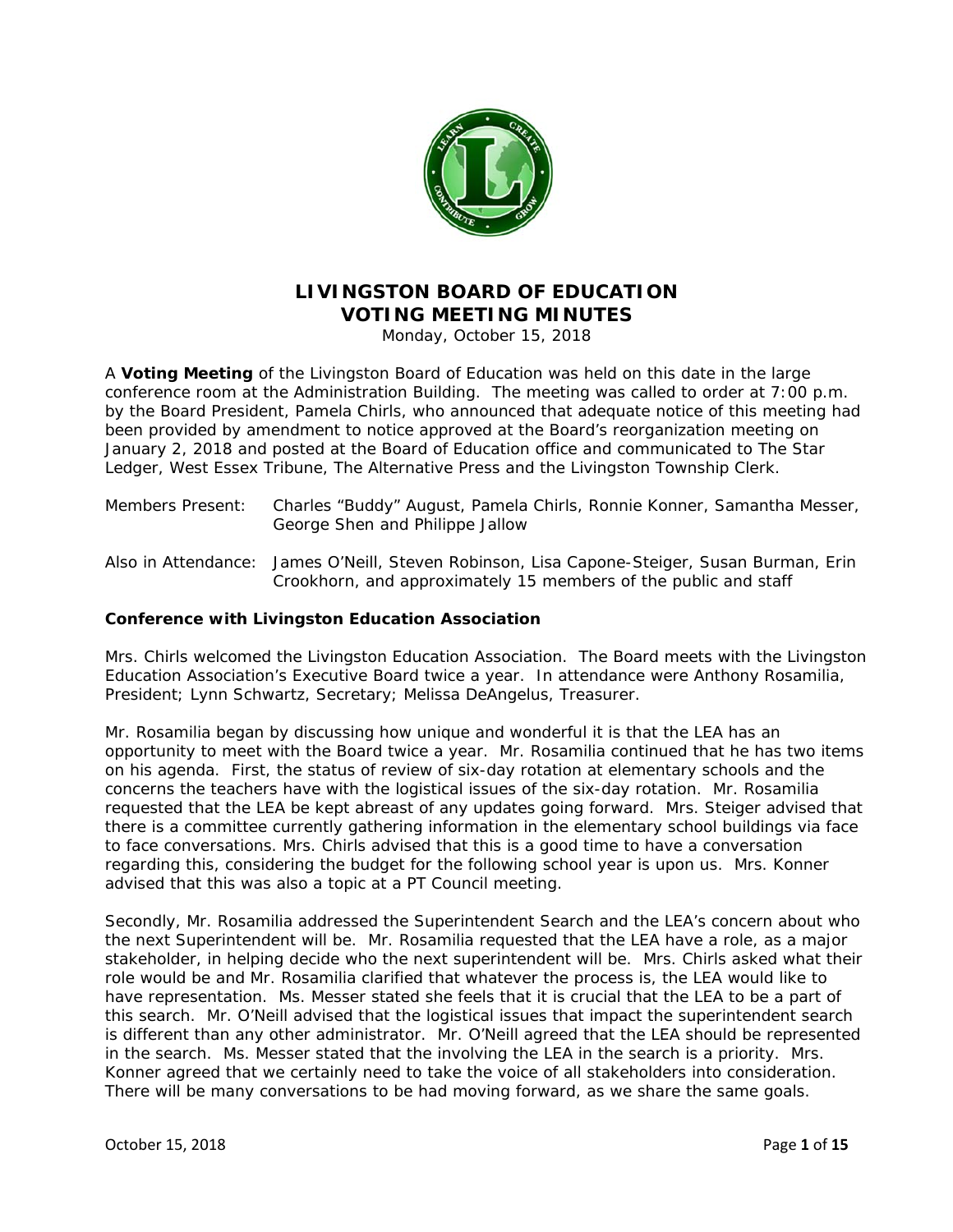Mr. Rosamilia also mentioned that he hopes that PARCC will not be as big of a discussion as it has been in the past. Mrs. Konner shared past practices of the Board from the 1980s and 1990s and how the Board now have two meetings with the LEA. Mr. Rosamilia thanked the Board for their time. Mrs. Chirls thanked the LEA for coming.

#### **Superintendent's Report**

Mr. O'Neill shared with the community that the schools have been busy places. The fall National Honor Society induction took place this past week. The Italian Club had exchange students visiting. All schools celebrated Week of Respect and Red Ribbon Week. Additionally, many school wide activities that promote values were emphasized. For example, Random Acts of Kindness and Soles for Shoes, a lesson of putting yourself in someone else's shoes*.*  Furthermore, Challenge Day took place at HMS and LHS, with the goal to promote leadership, social inclusion, positive change, and self-expression. Finally, Mr. O'Neill noted that artwork by Emily Moskowitz, LHS Class of 2017, was generously donated to our Board office. Mr. O'Neill emphasized that the overall theme is that that everyone benefits from classroom experiences, as well as experiences from outside of the classroom. It benefits the students themselves, the school district and the whole community.

#### **Summer Curriculum Writing Update**

Mrs. Marybeth Kopacz and Mrs. Natalie Topylko, Directors of Curriculum and Instruction, provided a presentation on the 91 projects completed this summer. Much of this work shows itself in curriculum projects and in the classroom daily. There is a five-year cycle of projects requiring rewriting and editing. Mrs. Kopacz and Mrs. Topylko touched on the vision of curriculum writing, NJDOE mandates, the highlights and overarching themes, interdisciplinary connections, the department work that occurred this summer and their goals moving forward. The presentation is available on our website.

#### **Board Reports**

Mrs. Konner attended the Italy Exchange and it was wonderful to see the twenty-five exchange students. Mrs. Konner also attended the Big L breakfast and wishes to congratulate Mr. August, as he was inducted onto their board. Additionally, Elliot Lovy thanked the Board and Town Council and how appreciative they are for state of the art tennis courts and pickle ball courts. Finally, Mrs. Konner attended technology committee meeting. There are preliminary plans with Future Ready.

The Board attended a Curriculum Committee meeting with administration. Ms. Messer addressed that the Board is pleased to have several books introduced into the curriculum. Ms. Messer also made mention that the Summer Curriculum Writing was also discussed. Furthermore, there is an elementary school math pilot program being introduced. Ms. Messer asked that Mrs. Steiger address this.

Mrs. Steiger advised the community that Mrs. Topylko and Ms. Seiferheld began analyzing the elementary math curriculum. As they began to assess the math curriculum that we are using, they have considered the resources available to the teachers, observations of lessons, and questions teachers have. Mrs. Topylko and Ms. Seiferheld will report back to what they believe is helpful and what we can consider moving forward. Once we have more information, we will come back to the Board through the Curriculum Committee to share those results. Mrs. Chirls asked what grade levels this is for. Mrs. Steiger responded that it is currently looking at K-5, it is being tried across those grade levels, but we will wait to see the teacher's feedback on how useful those tools are. Mrs. Chirls asked if these are tools that will supplement the text that has already been put into place for grades 3 to 5. Mrs. Steiger responded that we are looking at the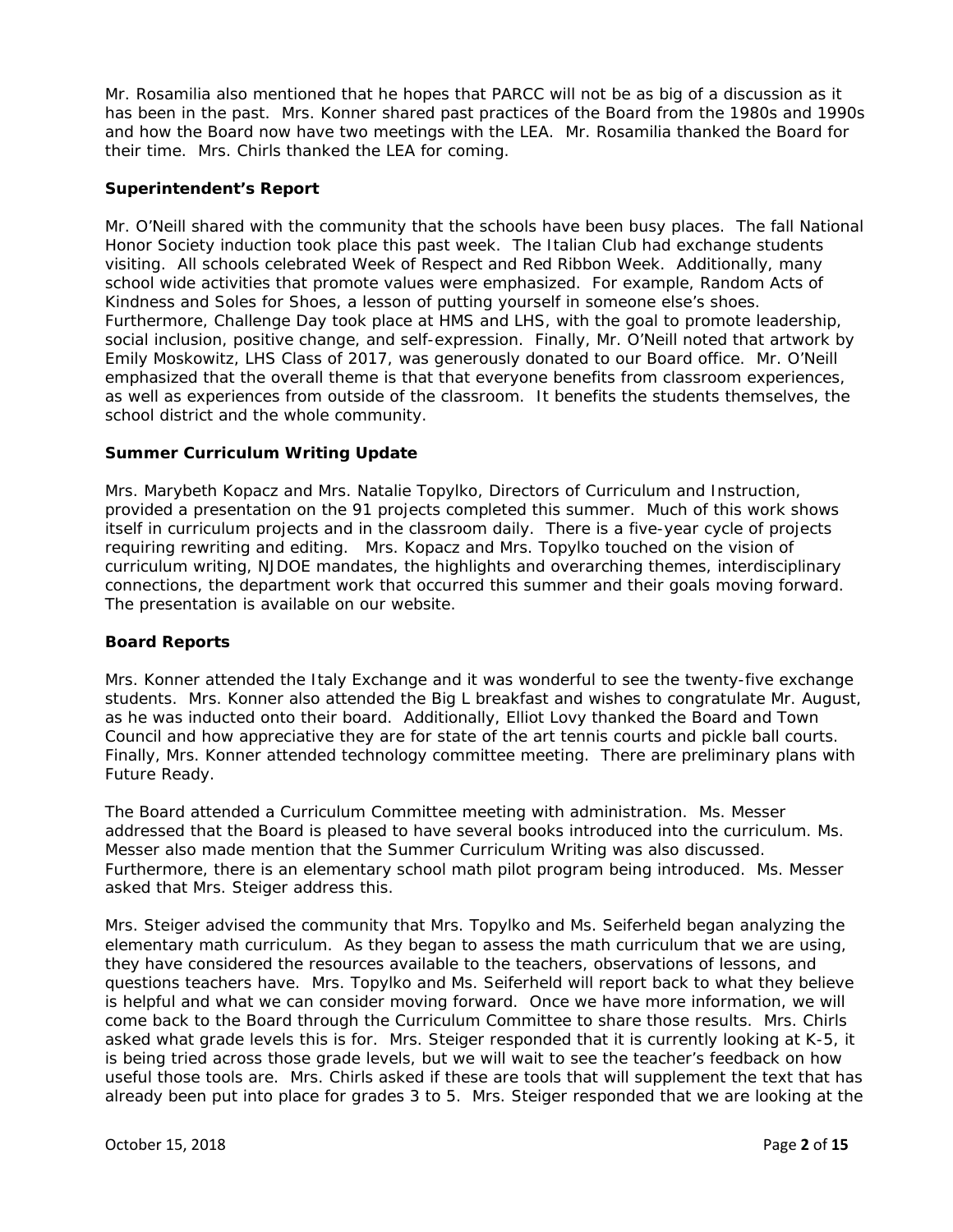entire process, as the Committee may come back and say it is better to start in the grades K to 2 model or that it may be best to supplement the grades 3 to 5 curriculum.

Ms. Messer also addressed the Albert program that is being rolled out for students which includes past AP exam questions. It will be used as a formative assessment for students as they prepare for the AP exams. Teachers will then have a sense of the types of questions being used on the AP exams.

Mrs. Konner also mentioned that there is an upcoming reception for the Essex Regional Educational Services Commission for communities to be more aware of what the Commission does. Mrs. Konner sits as a liaison for ERESC, along with other Board members from surrounding districts, which gives them an opportunity for an exchange of information, in addition to understanding the services ERESC provides for our students.

Dr. Shen addressed that he and Mrs. Konner went to the L-TV meeting. As reminder, this is part of the school education program to combine technology design and business education in one program, which promotes Livingston activities. This is a valuable program to schools and to the community.

Mr. August mentioned that October 20<sup>th</sup> is the LACD Halloween Party.

#### **Approval of Minutes**

Mrs. Konner moved the following:

- 1. Voting Meeting Minutes of September 5, 2018
- 2. Voting Meeting Minutes of September 17, 2018
- 3. Workshop Meeting Minutes of October 8, 2018

Dr. Shen seconded the motion.

#### **ROLL CALL VOTE** – Aayes – Mr. August, Mrs. Konner, Ms. Messer, Dr. Shen, Mrs. Chirls Abstained – Mr. August abstained on the minutes of the October 8 meeting Nays – None

#### **Public Input on Agenda Items ~ up to 15 minutes**

Justin Alpert, 56 Amherst Place, addressed the six-day rotation as he would like to hear from teachers on what their concerns are. Secondly, Mr. Alpert addressed his belief on the lack of teacher support for PARCC exams. Mr. Alpert requests that the Board discuss at NJSBA the option to opt-out students from the PARCC, if it does not make sense for that individual child. Mr. Alpert stated that our teaching professionals should be able to consider another approach that may work with each individual student.

Mary Pulver, 47 Winchester Road, wants to address the six-day rotation schedule as she hopes that feedback from students and families is being considered. Mrs. Pulver also wanted to thank the Board and administration for all of its' hard work. Mrs. Pulver also stated that public should have a closer look at policies and regulations in order to give opinion, ask questions, and raise any concerns.

Stephanie Cohen, 20 Stonewall Drive, asked if parent input will be considered in the Superintendent Search.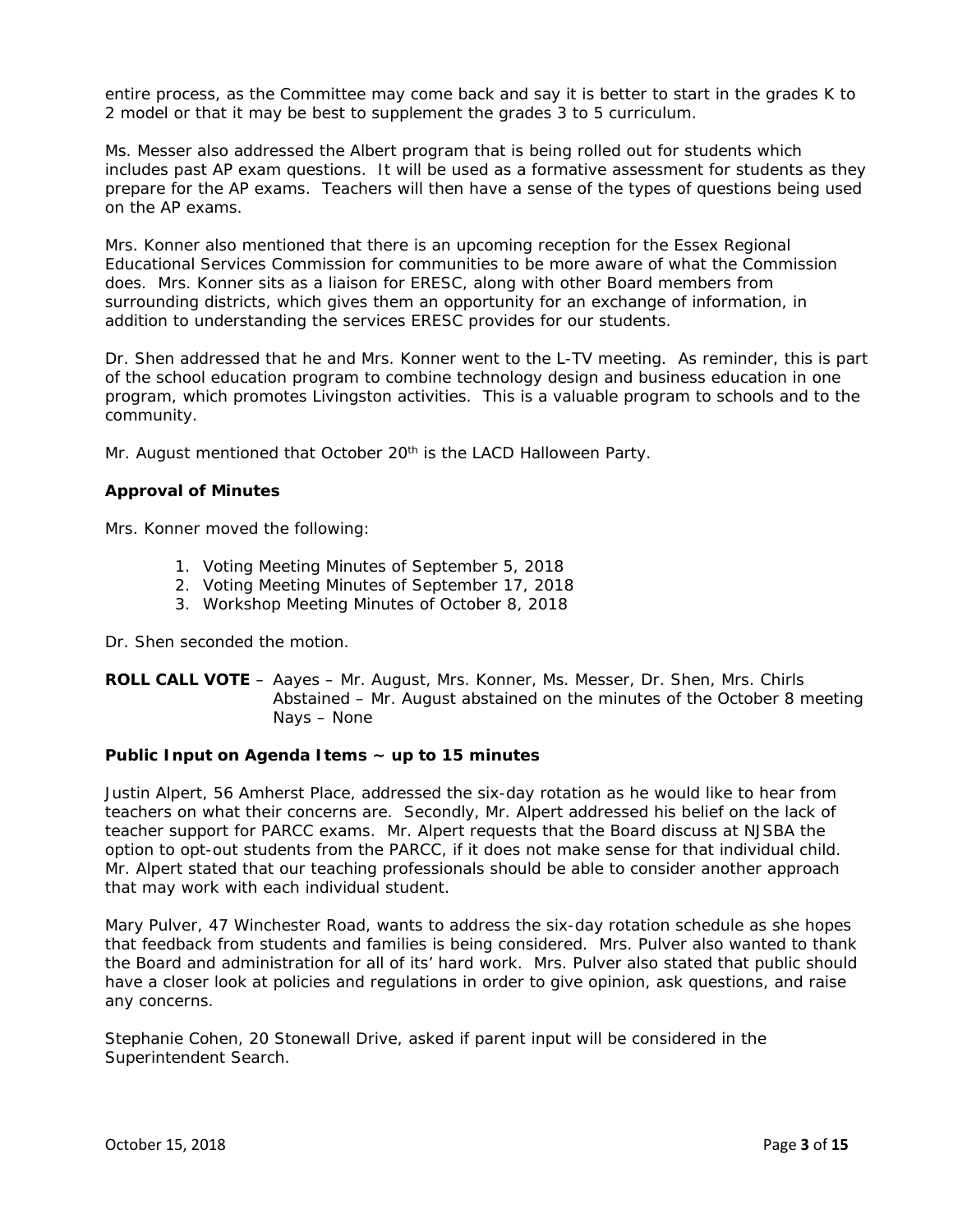## **RECOMMENDATIONS FOR APPROVAL**

## **PROGRAM/CURRICULUM**

Mr. August moved the following:

## **1.1 Textbooks and DVDs**

**Resolved**, that the Livingston Board of Education approves the following textbooks and DVDs as shown on *Attachment A.* 

## **1.2 Student Teachers**

**Resolved**, that the Livingston Board of Education approves the following student teacher assignments:

| <b>Name</b>     | <b>School</b>              | Type of                          | <b>In-District</b> | <b>Assigned</b> | Date            |
|-----------------|----------------------------|----------------------------------|--------------------|-----------------|-----------------|
|                 |                            | <b>Placement</b>                 | Location           | <b>Staff</b>    |                 |
| Amanda          | <b>Montclair State</b>     | School                           | Heritage           | Kristin         | 10/15-12/21/18  |
| Massaker        | University                 | Psychologist                     | Middle School      | Pannorfi        | $1/4 - 5/5/19$  |
| <b>Brooke</b>   | Fairleigh Dickinson        | Teacher<br>Riker Hill<br>MaryAnn |                    |                 |                 |
| Reynolds        | University                 | Observation                      | Elementary         | Chorba          | $1/2 - 1/18/19$ |
| <b>Nicholas</b> | Fairleigh Dickinson        | Teacher                          | Livingston HS      | Samantha        | $1/2 - 1/18/19$ |
| Quintero        | University                 | Observation                      |                    | Kowalak         |                 |
| <b>Nicole</b>   | Fairleigh Dickinson        | Teacher                          | Livingston HS      | Susan           | $1/2 - 1/18/19$ |
| Leone           | University                 | Observation                      |                    | Rothbard        |                 |
| Rebecca         | <b>Caldwell University</b> | Teacher                          | Hillside           | Pam             | 10/15-12/20/18  |
| Leshchinsky     |                            | Observation                      | Elementary         | Richmond        |                 |

Ms. Messer seconded the motion.

**ROLL CALL VOTE** – Aayes – Mr. August, Mrs. Konner, Ms. Messer, Dr. Shen, Mrs. Chirls Nays – None

## **STUDENT SERVICES**

Ms. Messer moved the following:

# **2.1 Out of District Placements**

**Resolved**, that the Livingston Board of Education approves placement for the academic year 2018-2019 for four (4) Livingston student with disabilities, as classified and recommended by the Child Study Team, in facilities with tuition costs to be determined within the limits established by the New Jersey Board of Education as shown on *Attachment B.* 

# **2.2 Related Services/Medical Consultants**

**Resolved,** that the Livingston Board of Education approves the following consultants that will be utilized to provide related services for the 2018-2019 school year:

# **HOME/HOSPITAL INSTRUCTION**

October 15, 2018 Page **4** of **15** LearnWell \$42.50/hour Saint Clare's Hospital  $$54.00/h$ our Silvergate Prep \$50.00/hour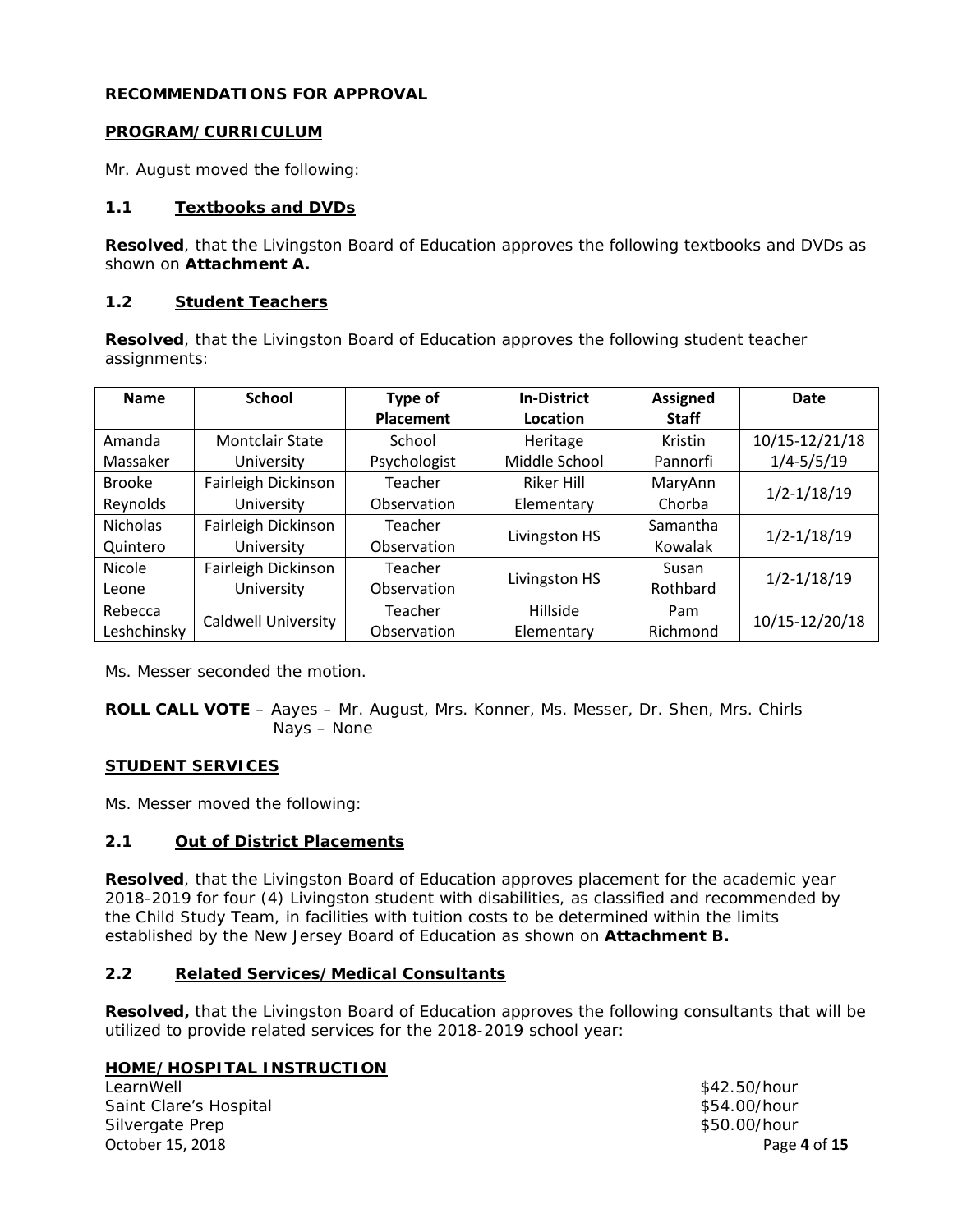|                | MULTISENSORY READING INSTRUCTION |  |
|----------------|----------------------------------|--|
| Lindamood Bell |                                  |  |

#### **NURSING SERVICES**

| Home Care Therapies DBA Horizon Healthcare Staffing | RN.<br>I PN | \$53.00/hour<br>\$45.00/hour |
|-----------------------------------------------------|-------------|------------------------------|
| VOCATIONAL                                          |             |                              |
| Jewish Vocational Services                          |             | \$875.00/evaluation          |

Dr. Shen seconded the motion.

**ROLL CALL VOTE** – Aayes – Mr. August, Mrs. Konner, Ms. Messer, Dr. Shen, Mrs. Chirls Nays – None

#### **BUSINESS**

Mrs. Konner moved the following:

#### **3.1 Payment of Bills**

**Whereas**, the Board Secretary has audited certain vendor claims as required by N.J.S.A. 18A:19-2 and Board Policy 6470 and presented them to the Livingston Board of Education with the recommendation they be paid, now therefore be it

**Resolved**, that the Livingston Board of Education approves the payment of the following bills in the amounts listed and attach a complete copy of these bills to the minutes of this meeting.

| <b>Fund</b> | <b>Name</b>  | Amount         |
|-------------|--------------|----------------|
| 10&11       | Regular      | \$3,413,816.18 |
| 12          | Regular      | 262,010.25     |
| 20          | Regular      | 100,226.83     |
| 60          | Cafeteria    | 238,248.61     |
|             | <b>TOTAL</b> | \$4,014,301.87 |

| Regular Checks   | 77606-78169, 77359, 77506 | \$3,776,053.26 |
|------------------|---------------------------|----------------|
| Cafeteria Checks | 1064-1066                 | 238,248.61     |
|                  | <b>TOTAL</b>              | \$4,014,301.87 |

#### **3.2 Board Secretary Report – August 2018**

**Whereas**, the Livingston Board of Education has received the Report of the Board Secretary for August 31, 2018, consisting of:

- 1) Interim Balance Sheets
- 2) Interim Statements Comparing Budgeted Revenue with Actual to Date and Appropriations with Expenditures and Encumbrances to Date
- 3) Schedule of Revenues Actual Compared with Estimated
- 4) Statement of Appropriations Compared with Expenditures and encumbrances, and

**Whereas**, the Livingston Board of Education has received the report of the Treasurer for August 31, 2018, which report is in agreement with the Report of the Board Secretary, and

\$156.00/hour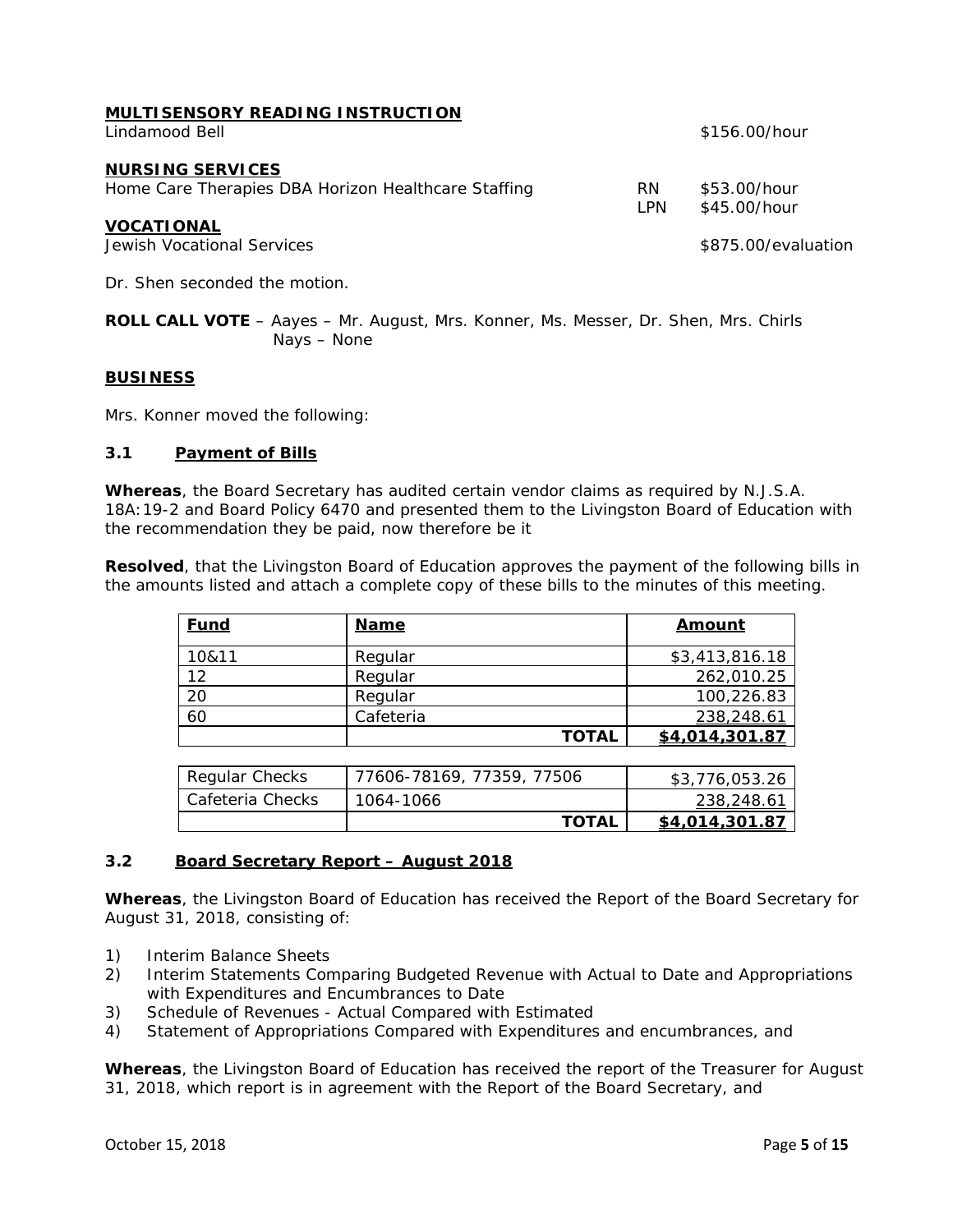**Whereas**, these reports show the following balances on the date indicated:

|                                | Cash Balance | Appropriation<br><b>Balance</b> | <b>Fund Balance</b> |
|--------------------------------|--------------|---------------------------------|---------------------|
| (10) General Current Exp. Fund | 11,262,241   |                                 |                     |
| (11) Current Expense           |              | 16,039,739                      | 3,995,674           |
| (12) Capital Outlay            |              | 417,510                         | 1,978,235           |
| (20) Special Revenue Fund      | 255,010      |                                 |                     |
| (30) Capital Projects Fund     | 637,127      |                                 |                     |
| (40) Debt Service Fund         | 357,847      |                                 |                     |
| Total:                         | \$12,512,225 | \$16,457,249                    | \$5,973,909         |

**Whereas**, pursuant to N.J.A.C. 6:20-212(d), the Board Secretary has certified that as of August 31, 2018, no budgetary line item account has obligations and payments contractual orders which in total exceed the amount appropriated by the district board of education pursuant to N.J.S.A. 18A:22-8, 18A:22-8.1, now therefore be it

**Resolved**, the Livingston Board of Education accepts the above referenced reports and certification and directs that they be made part of this resolution by reference, and be it

**Further Resolved**, the Livingston Board of Education certifies that, after review of the Secretary's monthly financial report (appropriations section) and upon consultation with the appropriate district officials, to the best of its knowledge no major account or fund has been over-expended in violation of N.J.A.C.6:20-2.13(d) and that sufficient funds are available to meet the district's financial obligations for the remainder of the fiscal year.

## **3.3 Transfers**

**Whereas**, the Superintendent of Schools recommends certain transfers among accounts in the 2018-2019 budget for August pursuant to Board of Education Policy 6422, now therefore be it

**Resolved**, that the Livingston Board of Education ratify transfers pursuant to N.J.S.A. 18A:22- 8.1 and N.J.A.C. 6:20-2A.10:

| Object | Description             | <u>To</u> | <u>From</u> |
|--------|-------------------------|-----------|-------------|
| 0260   | Workmen's Compensation  |           | \$6,761     |
| 0520   | Insurance               | \$6,761   |             |
| 0610   | <b>General Supplies</b> | \$1,000   |             |
| 0640   | Textbooks               |           | \$1,000     |
|        | TOTALS                  | \$7,761   | \$7,761     |

# **3.4 Purchase of Student Computers – MPMS 1:1**

 **Resolved**, that the Livingston Board of Education approves the purchase of 510 HP Chromebook x360 touch screen laptop computers in the amount of \$186,333.40 through Software House International Inc. The purchase is being made through the NASPO HPI State contract.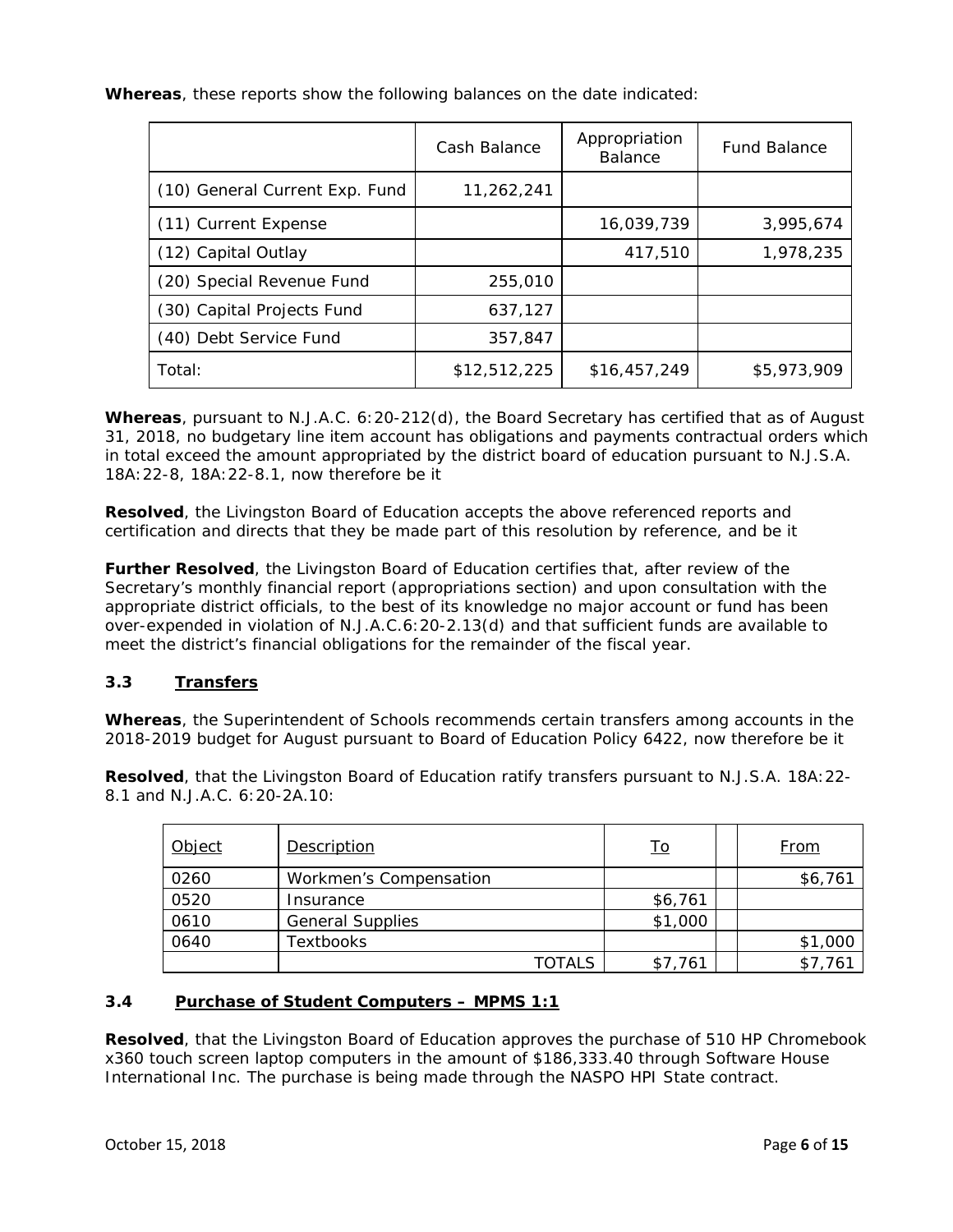Mr. August questioned what the average class size of the next three years of the incoming  $6<sup>th</sup>$ grade students. Mr. Robinson responded that there are 486 current  $5<sup>th</sup>$  grade class, 486 students the following year and 474 students for the third year. The purchase of 510 will exceeds the number of students, allowing for repair, if needed. Furthermore, there is a threeyear warranty on the devices. The concern of breakage is coverage by the warranty and the extra 5% of devices.

Mrs. Chirls questioned if the tracking of the breakage at HMS has been monitored. Mr. Robinson affirmed that it has been tracked this past year that we have had the devices. Mrs. Konner questioned what the cost of insurance will be to parents. Mr. Robinson confirmed that the annual cost of insurance will be \$30, which will cover warranty.

Dr. Shen asked if teachers will have the same device. Mr. Robinson responded that teachers have a different device, the Surface 4. Dr. Shen asked if the usage of the stylus pen will be required when teachers assign homework. Mr. Robinson and Mrs. Steiger confirmed that any stylus may be used, as the devices do not have a designated stylus. Mrs. Konner advised that the Technology Committee discussed the possibility of students getting extra styli from the media center, the students may bring their own, or get from front office. Mrs. Steiger confirmed that bundles will be ordered.

# **3.5 Field Trips**

**Resolved**, that the Livingston Board of Education approves the field trips as shown on *Attachment C.* 

#### **3.6 Conferences and Overnight Trips**

**Resolved**, that the Livingston Board of Education approves the conferences and overnight trips as shown on *Attachment D.* 

## **3.7 Parental Contract for Transportation**

**Resolved**, that the Livingston Board of Education approves the parental contract for student transportation for student #770029 from July 1, 2018 to June 20, 2019, at a cost not to exceed \$6,012.99.

#### **3.8 Student Safety Data System Report**

 **Resolved**, that the Livingston Board of Education approves the Student Safety Data Systems Report for the 2017-2018 school year.

#### **3.9 Policies and Regulations**

**Resolved**, that the Livingston Board of Education approves the following policies and regulations for first reading:

*Policies* 

*Program*  Policy #2464 – Gifted and Talented Students (M) (with revisions) Policy #2467 – Surrogate Parents and Foster Parents (M) (with revisions)

*Teaching Staff Members*  Policy #3281 – Inappropriate Staff Conduct (with revisions)

October 15, 2018 Page **7** of **15**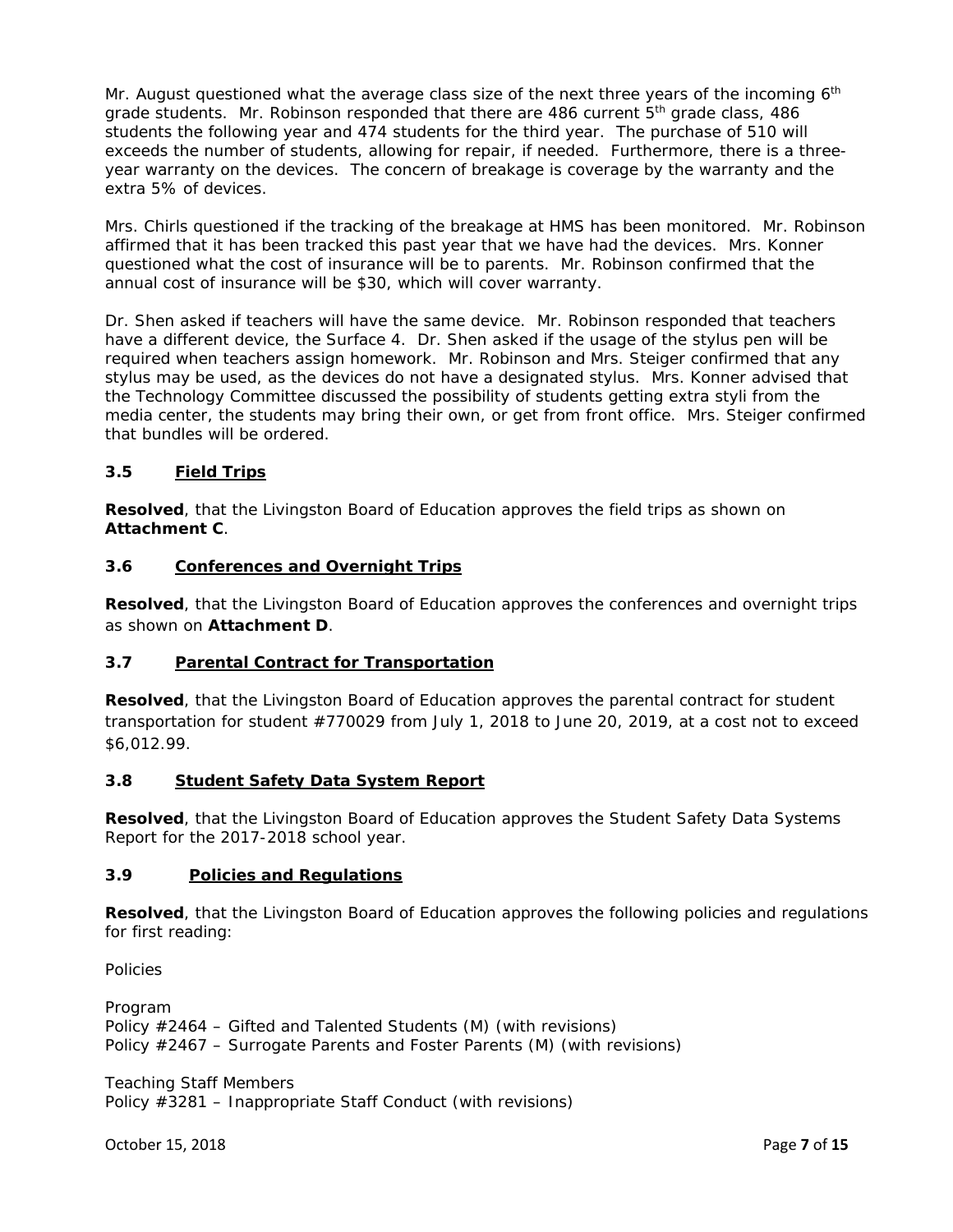*Support Staff Members*  Policy #4281 – Inappropriate Staff Conduct (with revisions)

**Resolved**, that the Livingston Board of Education approves the following policies and regulations for second reading and adoption:

Policy #1613 - Disclosure and Review of Applicant's Employment History (M) (new to district)

*Program*  Policy #2430 – Co Curricular Activities (M) (with revisions) Policy #2431 – Athletic Competition (M) (with revisions)

*Teaching Staff Members*  Policy #3212 *-* Attendance (M) (with revisions)

*Students* 

Policy #5116 – Education of Homeless Children (M) (with revisions) Policy #5339 – Screening for Dyslexia (M) (with revisions) Policy #5561 – Use of Physical Restraint and Seclusion Techniques for Students with Disabilities (M) (with revisions) (changes made since 7/10/18, back on for first reading)

*Operations* 

Policy #8330 – Student Records (M) (with revisions)

#### **Requlations**

*Administration* 

Regulation #1613 – Disclosure and Review of Applicant's Employment History (M) (new to district)

*Program* 

Regulation #2418 – Section 504 of the Rehabilitation Act of 1973 – Students (M) (new to district)

*Students* 

Regulation #5561 – Use of Physical Restraint and Seclusion Techniques for Students with Disabilities (M) (with revisions) (changes made since 7/10/18, back on for first reading)

*Operations* 

Regulations #8330 – Student Records (M) (new to district)

**Resolved**, that the Livingston Board of Education has reviewed the following policies and has determined that no changes are required at this time:

Policy #2200 – Curriculum Content (M) Policy #3322 – Staff Member's Use of Cellular Telephones (Certified Staff) Policy #4322 – Staff Member's Use of Cellular Telephones (Support Staff)

**Resolved**, that the Livingston Board of Education approves the renumbering of Policy #4211 to Policy #4212 – Attendance (Support Staff).

**Resolved**, that the Livingston Board of Education approves the retitling of Policy #4152 – Freezing or Reducing Wages to Policy #4152 – Withholding of an Increment.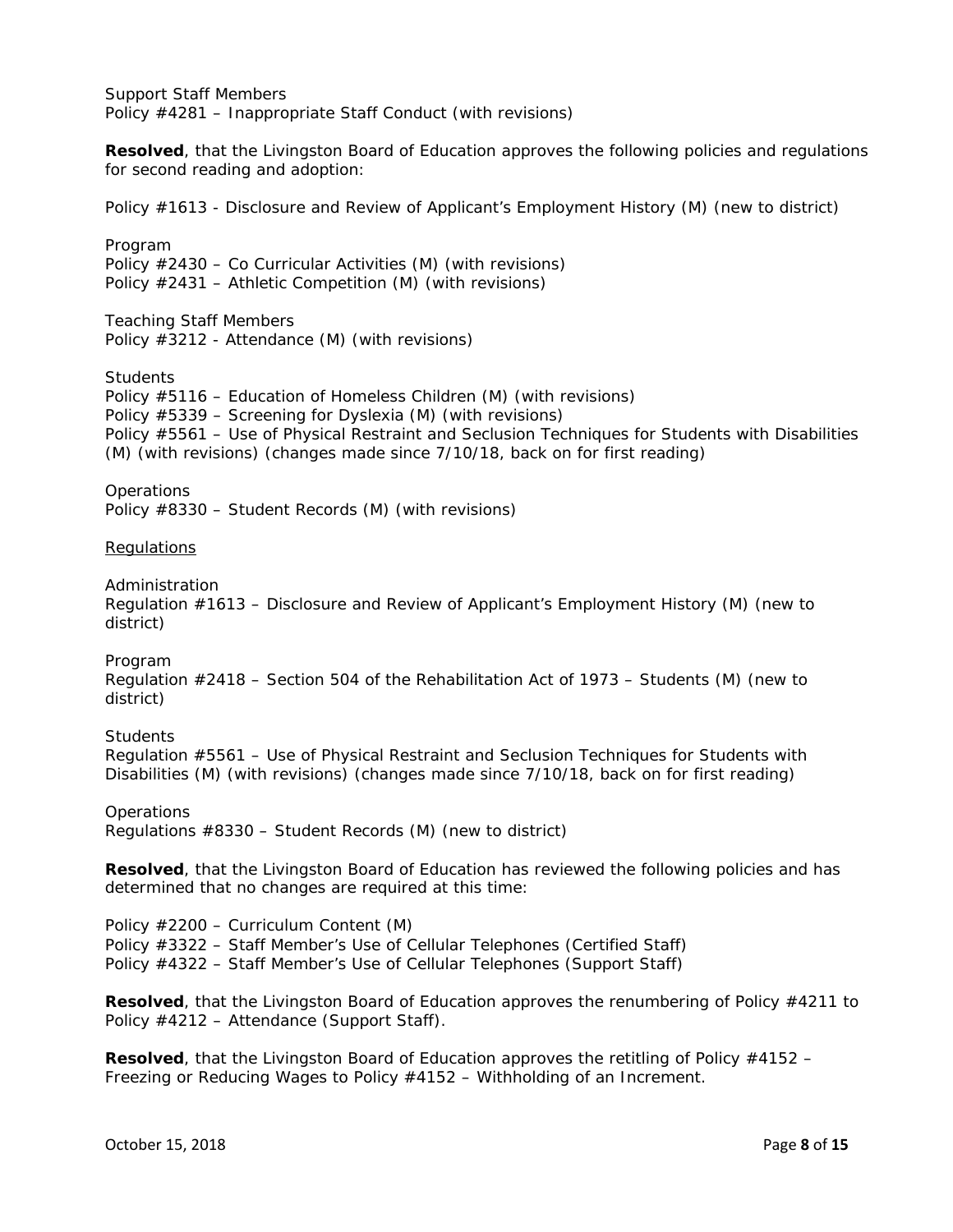**Resolved**, that the Livingston Board of Education abolishes Regulation #3244 – In Service Training. The corresponding policy was abolished on September 17, 2018.

Dr. Shen seconded the motion.

**ROLL CALL VOTE** – Aayes – Mr. August, Mrs. Konner, Ms. Messer, Dr. Shen, Mrs. Chirls Nays – None

Following the vote, Mrs. Chirls made mention of two payments to Pearson on the bill list. Additionally, Mr. Robinson clarified that policies are discussed roughly up to four times, if not more, prior to being voted on, to which Mrs. Chirls affirmed. Mr. Robinson and Mr. O'Neill both confirmed that Board Policies can be found on the district website. Mrs. Chirls asked to whom community members may address any questions to. Mr. Robinson confirmed that questions should be addressed to him as the Board Secretary and/or the Superintendent and then they will address it with the appropriate party.

Mr. August also questioned Policy 5116 – Education of Homeless Children, as the policy states that the Assistant Superintendent appoint a legal guardian. Mr. August questioned what liability we have if we appoint the wrong guardian. Mrs. Steiger explained that individuals volunteer to be a child's surrogate, should the student not have a guardian. That person would be solely responsible for educational purposes and not for anything outside of the district. Mr. August asked where the child would live. Mrs. Steiger responded that the child would continue to live in Livingston, but not with that surrogate. For example, should a dramatic loss occurs and while waiting for family to arrive or for the State to take over, a surrogate is appointed just for school related matters.

## **PERSONNEL**

Mrs. Konner moved the following:

## **4.1 Resignations**

**Resolved**, that the Livingston Board of Education accepts the resignations of:

| <b>Name</b>                | <b>Position</b>       | Reason      | Location   | Last Day of Employment |
|----------------------------|-----------------------|-------------|------------|------------------------|
| Caroline Gower             | <b>PRIDE Teacher</b>  | Retirement  | <b>BHE</b> | December 31, 2018      |
| Wendy Kohn                 | TOSD                  | Retirement  | Harrison   | December 31, 2018      |
| <b>Stacey</b><br>Strumeyer | Instructional<br>Aide | Resignation | <b>LHS</b> | September 28, 2018     |
| <i>Leslie Heller</i>       | Instructional<br>Aide | Resignation | <b>BHE</b> | October 1, 2018        |
| Lucia<br>Ammerata          | Instructional<br>Aide | Resignation | <b>HMS</b> | October 5, 2018        |
| Diane Salvatori            | Instructional<br>Aide | Resignation | <b>BHE</b> | October 15, 2018       |
| Donna Manno                | Instructional<br>Aide | Resignation | Collins    | October 12, 2018       |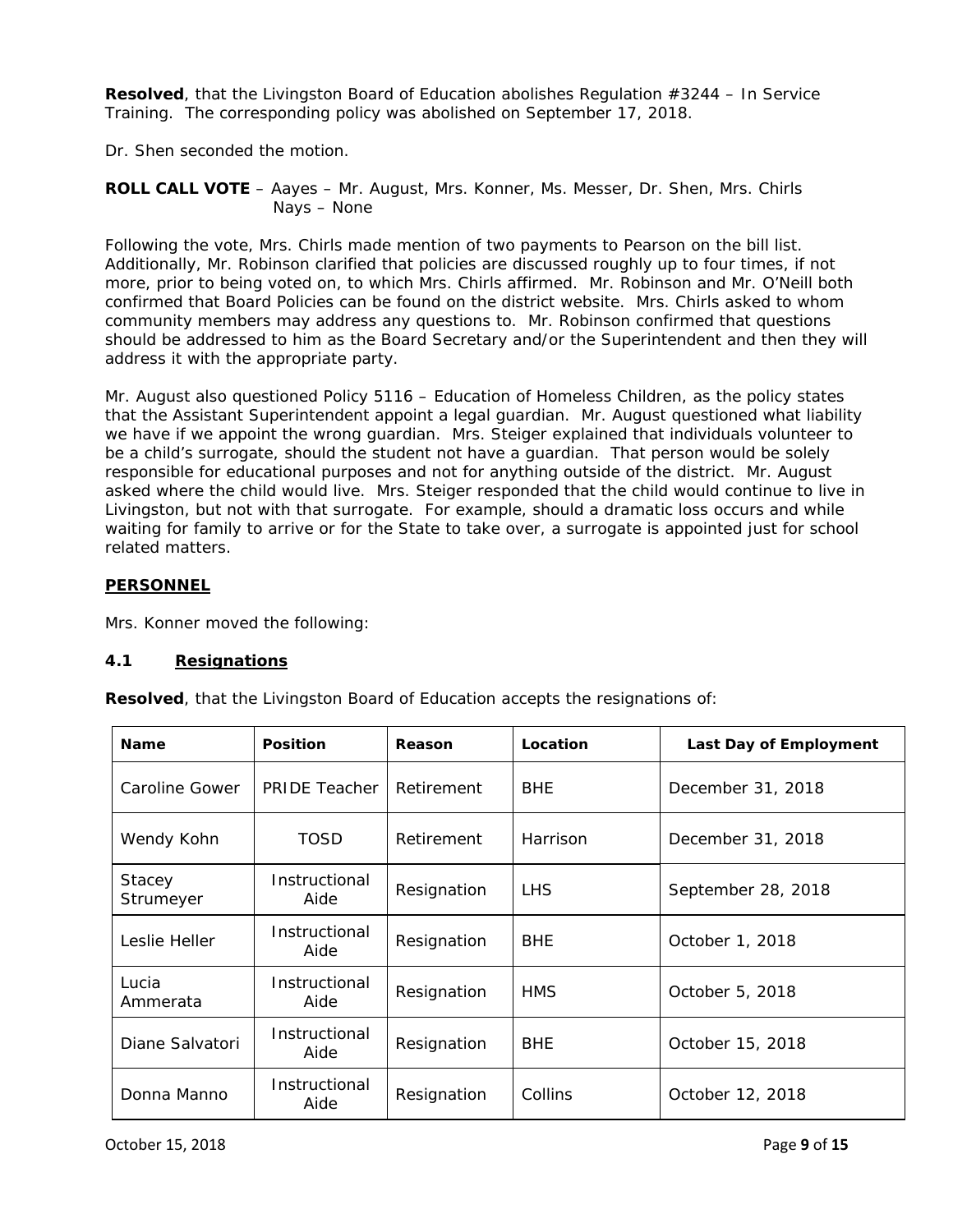| Haley Kornspan           | <b>ABA Discrete</b><br>Trial TA | Resignation | <b>BHE</b> | October 19, 2018                                             |
|--------------------------|---------------------------------|-------------|------------|--------------------------------------------------------------|
| Gabrielle<br>Altstadter* | Teacher of<br>ESL (PT)          | Resignation | <b>BHE</b> | December 14, 2018, or<br>earlier if replacement can<br>begin |

*\*as amended from a previous agenda* 

## **4.2 Leaves of Absences**

**Resolved**, that the Livingston Board of Education approves the leaves of absences of:

| <b>Name</b>           | <b>Position</b>                        | Location    | LOA w/pay<br>and<br>benefits | $LOA$ w/o<br>pay, but<br>with<br>benefits (if<br>applicable) | Extended<br>LOA w/o<br>pay or<br>benefits | Return<br>Date |
|-----------------------|----------------------------------------|-------------|------------------------------|--------------------------------------------------------------|-------------------------------------------|----------------|
| Melissa<br>Rosario*   | Elementary<br>School<br>Teacher        | <b>RHE</b>  | $8/31/18$ -<br>10/17/18      | $10/18/18$ -<br>$1/17/19**$                                  | $1/18/18$ -<br>1/25/18                    | 1/28/19        |
| Lori<br>Balasic*      | School<br>Counselor                    | <b>MPMS</b> | $8/29/18$ -<br>11/2/18       | $11/5/18$ -<br>$2/1/19**$                                    | $2/4/19$ -<br>6/30/20                     | 9/1/20         |
| Helene<br>McNanna     | Teacher of<br>Social<br><b>Studies</b> | <b>HMS</b>  | $1/2/19$ -<br>1/17/19        | $1/18/19$ -<br>$3/29/19**$                                   | <b>NA</b>                                 | 4/1/19         |
| Lauren<br>$Szaro*$    | Reading<br>Specialist                  | Hillside    | 08/29/2018-<br>10/31/18      | 11/1/18<br>$1/31/19**$                                       | $2/1/19$ -<br>6/30/20                     | 9/1/20         |
| Stephanie<br>$Brunn*$ | Teacher of<br><b>ESL</b>               | HMS/RHE     | 10/22/18-<br>12/6/18         | $12/7/18$ -<br>$2/26/19$ &<br>$2/27/19-$<br>$4/5/19**$       | <b>NA</b>                                 | 4/8/19         |
| Janice<br>Einsbruch   | Instructional<br>Aide                  | <b>MPE</b>  | $8/29/18 -$<br>9/28/18       | <b>NA</b>                                                    | $10/1/18$ -<br>10/31/18                   | 11/1/18        |
| Michael<br>Pizzone    | Teacher of<br>Social<br><b>Studies</b> | <b>LHS</b>  | ΝA                           | 10/18/18-<br>$11/9/18**$                                     | <b>NA</b>                                 | 11/12/18       |

*\*as amended from a previous agenda* 

*\*\*Designates time counted toward NJFLA/FMLA* 

## **4.3 Appointments**

**Resolved**, that the Livingston Board of Education approves the applications indicated below (\*) for emergent hiring for the following appointments under the requirements of N.J.S.A. 18A:16-1 et. seq., N.J.S.A. 18A:39.17 et. seq.; N.J.S.A. 18A:6-4.13 et. seq. All appointments are contingent upon reference checks in accordance with P.L. 2018, c.5.

| <b>Name</b>       | Location       | Title           | Tenure<br>Track/LOA or<br>Replacement | Replacing | Guide              | <b>Step</b> | <b>Salary</b>               | <b>Effective</b><br>Date |
|-------------------|----------------|-----------------|---------------------------------------|-----------|--------------------|-------------|-----------------------------|--------------------------|
| Hermine<br>France | Transportation | <b>Bus Aide</b> | <b>NA</b>                             | <b>NA</b> | <b>Bus</b><br>Aide |             | \$11,865<br>(pro-<br>rated) | 9/17/18                  |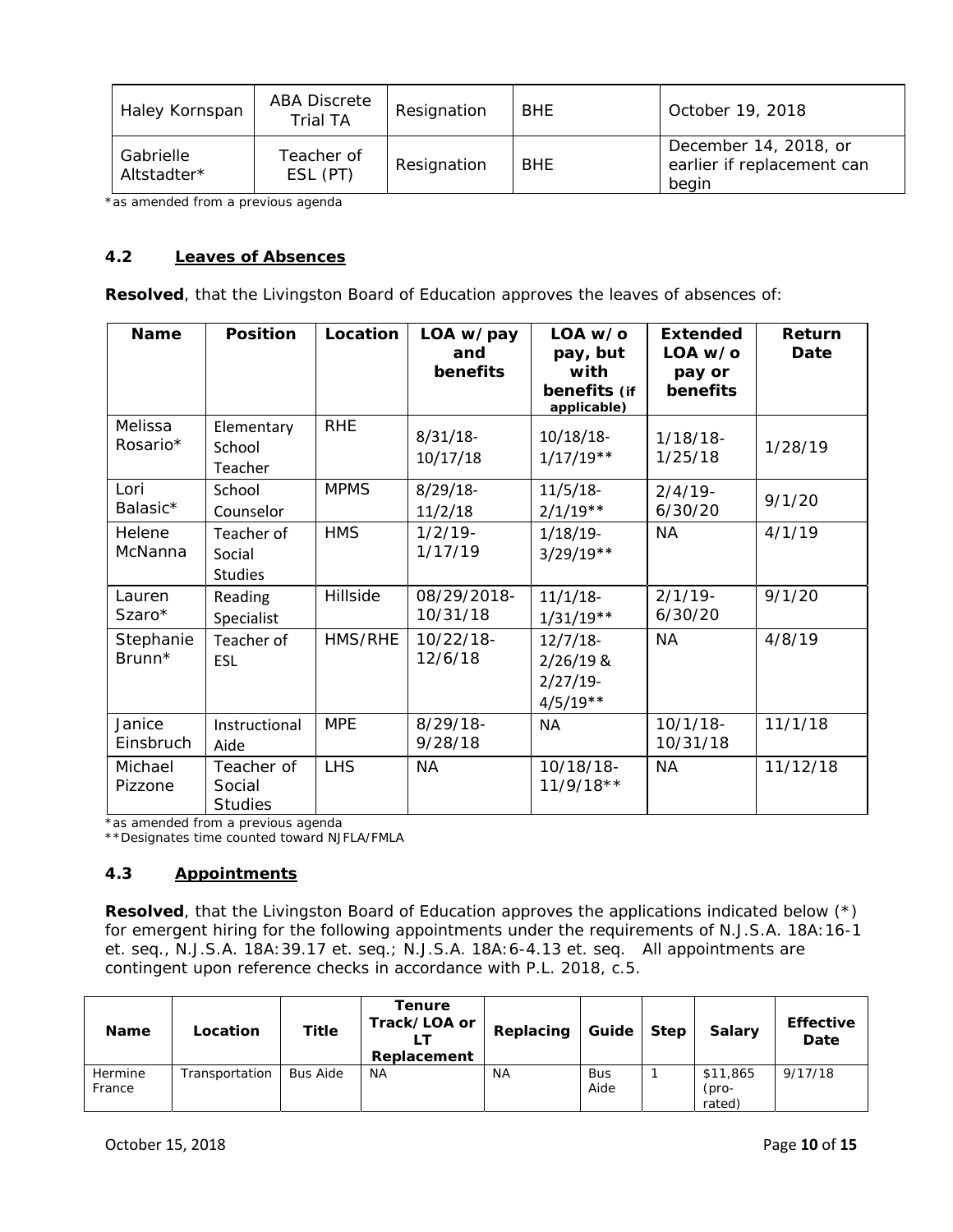| Denis<br>Zaimaj             | <b>HMS</b>  | Head<br>Custodian          | <b>NA</b>                         | Antonio<br>Lekhrajmal             | $\mathcal{C}$ | 5               | \$42,608,<br>plus \$625<br>for black<br>seal and<br>\$2,300<br>for head<br>middle | 9/12/18                                                                                     |
|-----------------------------|-------------|----------------------------|-----------------------------------|-----------------------------------|---------------|-----------------|-----------------------------------------------------------------------------------|---------------------------------------------------------------------------------------------|
| Virginia<br>Ackerman*       | <b>MPMS</b> | Teacher<br>of ESL          | Leave<br>Replacement              | Doreen<br>Gugger                  | $MA + 32$     | 1               | \$65,326<br>$(pro-$<br>rated)                                                     | 11/30/18                                                                                    |
| Michelle<br><b>DiStasio</b> | <b>MPMS</b> | $10-m$<br>Admin<br>Secy    | First Year<br><b>Tenure Track</b> | Gina Covello<br>(new<br>position) | AS-10<br>M    | $\mathbf{1}$    | \$38,819,<br>plus<br>\$1,200<br>degree                                            | 10/15/18                                                                                    |
| Amanda<br>Saito             | HMS/RHE     | Teacher<br>of ESL          | Leave<br>Replacement              | Stephanie<br><b>Brunn</b>         | $MA + 32$     | $\mathbf{1}$    | \$65,326<br>$(pro-$<br>rated)                                                     | 10/17/18                                                                                    |
| Melissa<br>Salandra         | <b>BHE</b>  | Teacher<br>of ESL<br>(.60) | First Year<br><b>Tenure Track</b> | Gabrielle<br>Altstadter           | $MA + 32$     | 10 <sup>°</sup> | \$49,913<br>$(pro-$<br>rated)                                                     | Upon<br>release<br>from<br>current<br>contract or<br>$12/17/18$ ,<br>whichever<br>is sooner |

*\*begins 60-day probationary period \*\*as amended from previous agenda* 

**Resolved**, that the Livingston Board of Education approves the appointment of the ABA Discrete Trial TA's and Instructional Aides as listed on *Attachment E.* 

## **4.4 Substitutes**

**Resolved,** that the Livingston Board of Education approves the appointment of the individuals listed below to serve as substitutes for the 2018-2019 school year:

## **Teachers**

*Ursula Webster Luca Bonvini Allison Levy Maria Hubert-Friscia Zachary Hubert Kenneth Duffy Sharon Cytrynbaum William Culver Kelly Correia Elizabeth Bartels Marika Autrand Colleen Currao Edward Kelly Deborah Zisa William Boni* 

## **Secretarial**

*Ethel Cowan (\$16.00/hr)*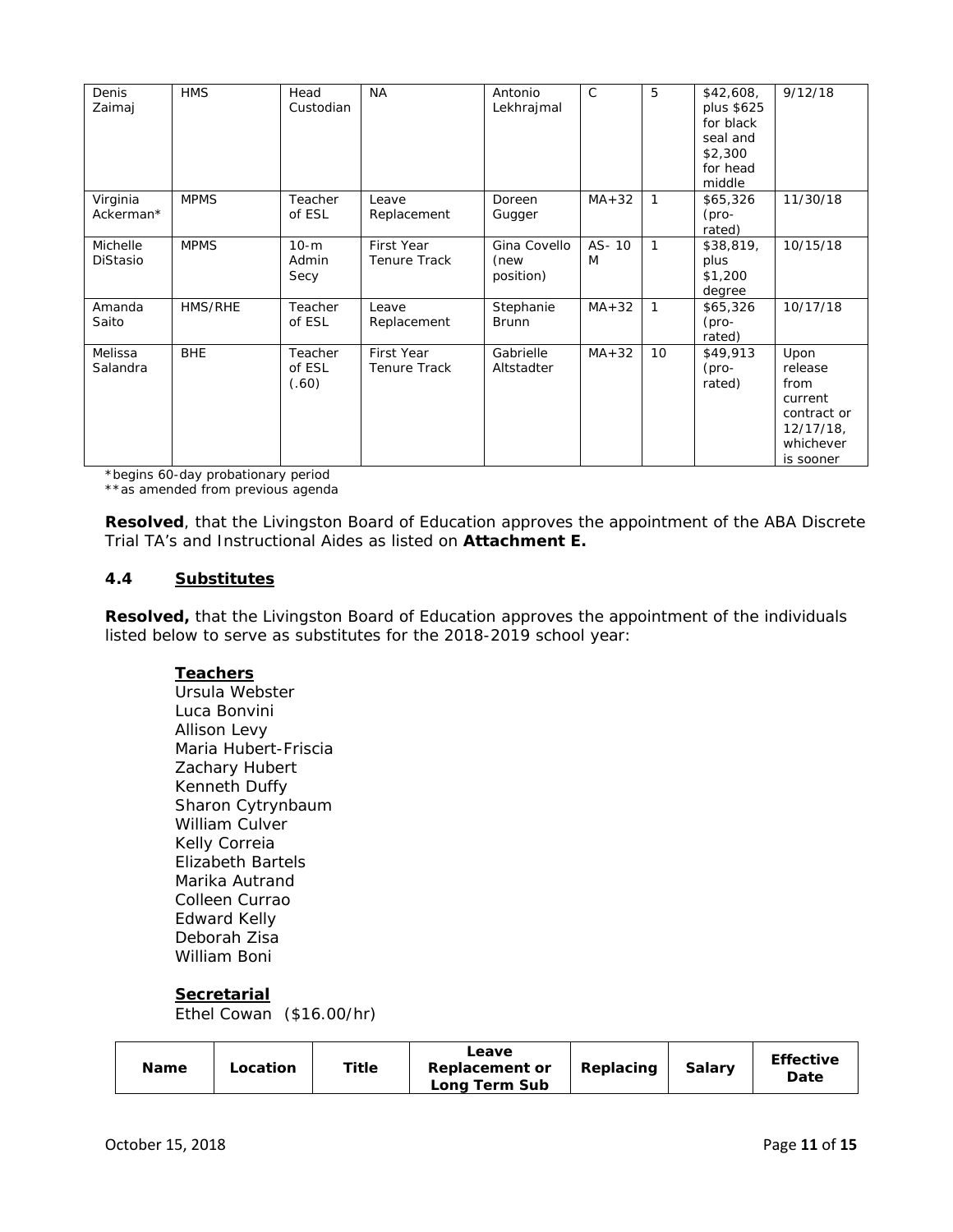| Michael<br>Gerst | HMS | Геасһег of<br>Social<br><b>Studies</b> | Long-Term Sub | ∟aurie<br><b>Bisconti</b> | \$263/dav | 9/24/18-TBD |
|------------------|-----|----------------------------------------|---------------|---------------------------|-----------|-------------|
|------------------|-----|----------------------------------------|---------------|---------------------------|-----------|-------------|

## **4.5 Extra Work Pay**

**Resolved**, that the Livingston Board of Education approves the following payments as listed on *Attachment F* for work performed.

## **4.6 Stipends**

**Resolved**, that the Livingston Board of Education approves the Livingston High School Athletic Stipends as listed on *Attachment G*.

**Resolved**, that the Livingston Board of Education approves the Livingston High School Co-Curricular Stipends as listed on *Attachment H*.

**Resolved**, that the Livingston Board of Education approves the Heritage Middle School Co-Curricular Stipends as listed on *Attachment I.* 

**Resolved**, that the Livingston Board of Education approves the Mt. Pleasant Middle School Co-Curricular Stipends as listed on *Attachment J.* 

**Resolved,** that the Livingston Board of Education rescinds the appointment of *Lisa Friedman* as Diversity Club Advisor at Heritage Middle School for the 2018-2019 school year.

**Resolved**, that the Livingston Board of Education approves the elementary stipends as listed on *Attachment K*.

## **4.7 Lateral Moves**

**Resolved**, that the Livingston Board of Education approves contract changes to be made for the certificated staff members listed on *Attachment L* who completed course work with passing grades and are eligible for a lateral move on the contract guide. The salary adjustments are effective and retroactive to September 1, 2018.

## **4.8 Extra Period Assignments**

**Resolved**, that the Livingston Board of Education approves the individual listed on *Attachment M*  for extra period assignments in accordance with the contract between the LBOE and the LEA.

**Resolved**, that the Livingston Board of Education approves *Jason Daily*, Teacher of Television Production, to be compensated an additional \$170.58 per day from October 8, 2018 up to October 12, 2018.

## **4.9 Contract Adjustments**

**Resolved**, that the Livingston Board of Education approves the contract adjustment as listed on *Attachment N.*

## **4.10 Summer Work**

**Resolved**, that the Livingston Board of Education approves the individual listed on *Attachment O* to work over the summer of 2018 at the Summer Bridge Program at the approved rate.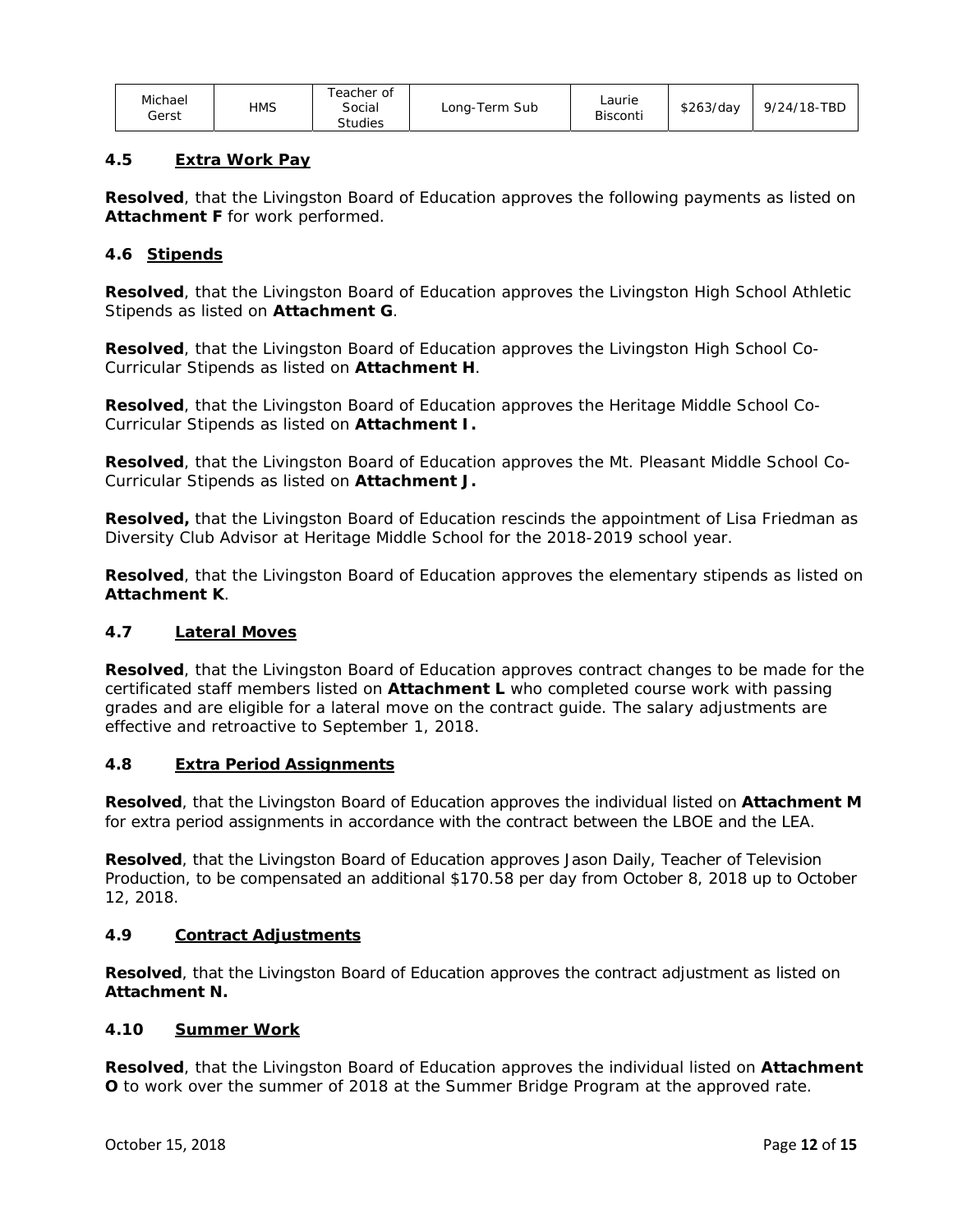**Resolved**, that the Livingston Board of Education approves the individual on *Attachment P* for summer curriculum writing at the approved rate.

## **4.11 Longevity**

**Resolved**, that the Livingston Board of Education removes employee #4230 from the May 14, 2018 longevity list.

#### **4.12 Mentor Fees**

**Resolved**, that the Livingston Board of Education approves the individuals on *Attachment Q*  listed as assigned mentors to receive payment in accordance with the schedule listed.

#### **4.13 2018-2019 Re-Appointments**

**Resolved**, that the Livingston Board of Education approves the reappointment of the security personnel for the 2018-2019 school year as shown on *Attachment R.* 

**Resolved**, that the Livingston Board of Education approves the individuals on *Attachment S* for reappointment as Playground, Cafeteria and Media Aides for the 2018-2019 school year at the rate listed.

Ms. Messer seconded the motion.

**ROLL CALL VOTE** – Aayes – Mr. August, Mrs. Konner, Ms. Messer, Dr. Shen, Mrs. Chirls Nays – None

#### **MISCELLANEOUS**

Ms. Messer moved the following:

## **5.1 HIB Report**

**Resolved**, that the Livingston Board of Education accepts the findings of HIB cases.

#### **5.2 Suspension Report**

**Resolved**, that the Livingston Board of Education approves the Suspension Report for the month of September.

#### **5.3 HIB Self-Assessment Report**

**Resolved**, that the Livingston Board of Education approves the HIB Self-Assessment Report which was presented at their Workshop Meeting on October 8, 2018 and authorizes its submission to the New Jersey Department of Education.

Mr. August seconded the motion.

**ROLL CALL VOTE** – Aayes – Mr. August, Mrs. Konner, Ms. Messer, Dr. Shen, Mrs. Chirls Nays – None

Dr. Shen questioned the HIB Self-Assessment Report. Mr. Robinson and Mrs. Steiger confirmed that the chart and numbers were presented to the Board at the October 9, 2018 Workshop Meeting.

October 15, 2018 Page **13** of **15**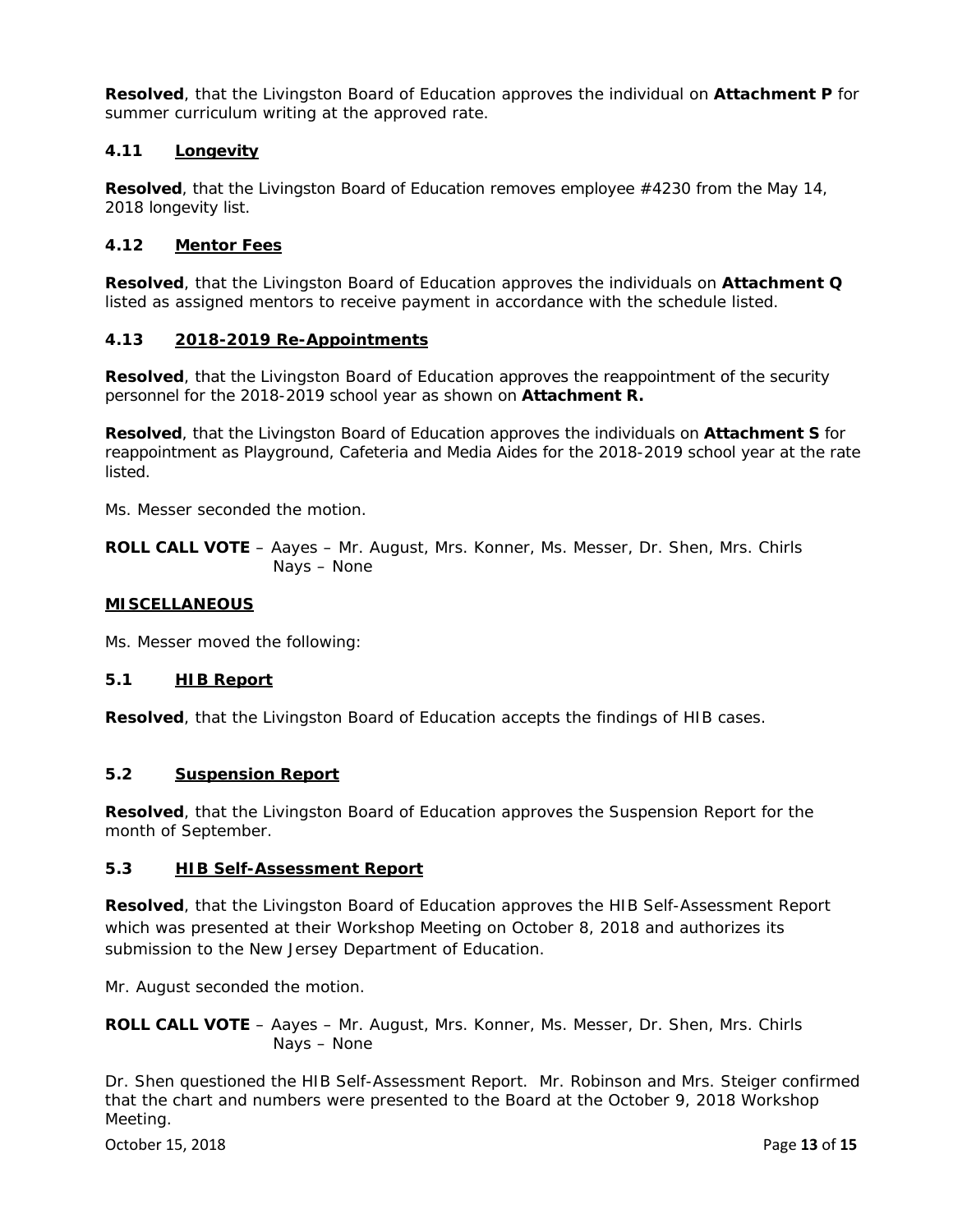## **Public Comment ~ up to 15 minutes**

Justin Alpert, 56 Amherst Place, following up on Mr. Rosamilia's statement, the parents would like to know what the teachers are looking for in next Superintendent. Four stakeholders, including administrators, teachers, parents and students, should have a conversation.

Mary Pulver, 47 Winchester Road, wants to share that the reputation of our district goes far and wide. Mrs. Pulver also stated Mrs. Chirls holds all the qualities of a leader. This is not a political campaign, but Mrs. Chirls' work for our children has been appreciated.

Sage Blinderman, 18 East Drive, would like to thank those responsible for bringing Challenge Day to Livingston, as her son participated in Challenge Day this year.

Chris Steffner, Bridgewater, talked about recent statements that have been made about her departure. A review of her contract, separation agreement and the current state of the law is outlined in N.J.A.C. 6A:23A-3.2 which can provide accurate information and she would encourage the public to read these documents prior to coming to a conclusion about the facts in this matter.

In response to the questions regarding the search for a new superintendent, Mr. O'Neill advised that many details are yet to be determined, which the public should understand. The fact that sentiments or new dynamics on a new board will impact the superintendent search. However, the current Board endorses what we have done so far, which includes a posting at the NJSBA conference. Mr. O'Neill will solicit and meet with people he knows who may be interested. Mr. O'Neill anticipates having at least two forums for parents to participate to provide input.

## **New Business**

Mr. August advised that the highlight of his stay at St. Barnabas was the therapy dog. Mr. August questioned our practice with therapy dogs. Mrs. Steiger responded that we use Bright and Beautiful, a fully credentialed, licensed and insured company at Livingston High School and Monmouth Court Campus during exams and other times of stress. Mrs. Konner asked if therapy dogs are utilized at other levels. Mrs. Steiger advised that therapy dogs do go to the elementary and middle school levels for visits; however, it's not necessarily during the times of stress. Mrs. Steiger will confirm when therapy dogs are brought in.

Mrs. Chirls advised that Challenge Day was brought in by a request from the Students Assistance Counselors (SACs). We work cooperatively with LMAC to bring those programs to HMS and LHS. Mrs. Chirls thanked Mrs. Steiger for bringing it here.

## **Old Business**

Ms. Messer read a statement regarding the resignation and separation agreement of Mrs. Steffner explaining the reasons why she voted no on the resolutions.

## **ADJOURNMENT**

At 8:31 p.m., Mr. Robinson requested a motion to go into Executive Session to discuss legal matters.

October 15, 2018 Page **14** of **15** Mr. August moved the following: